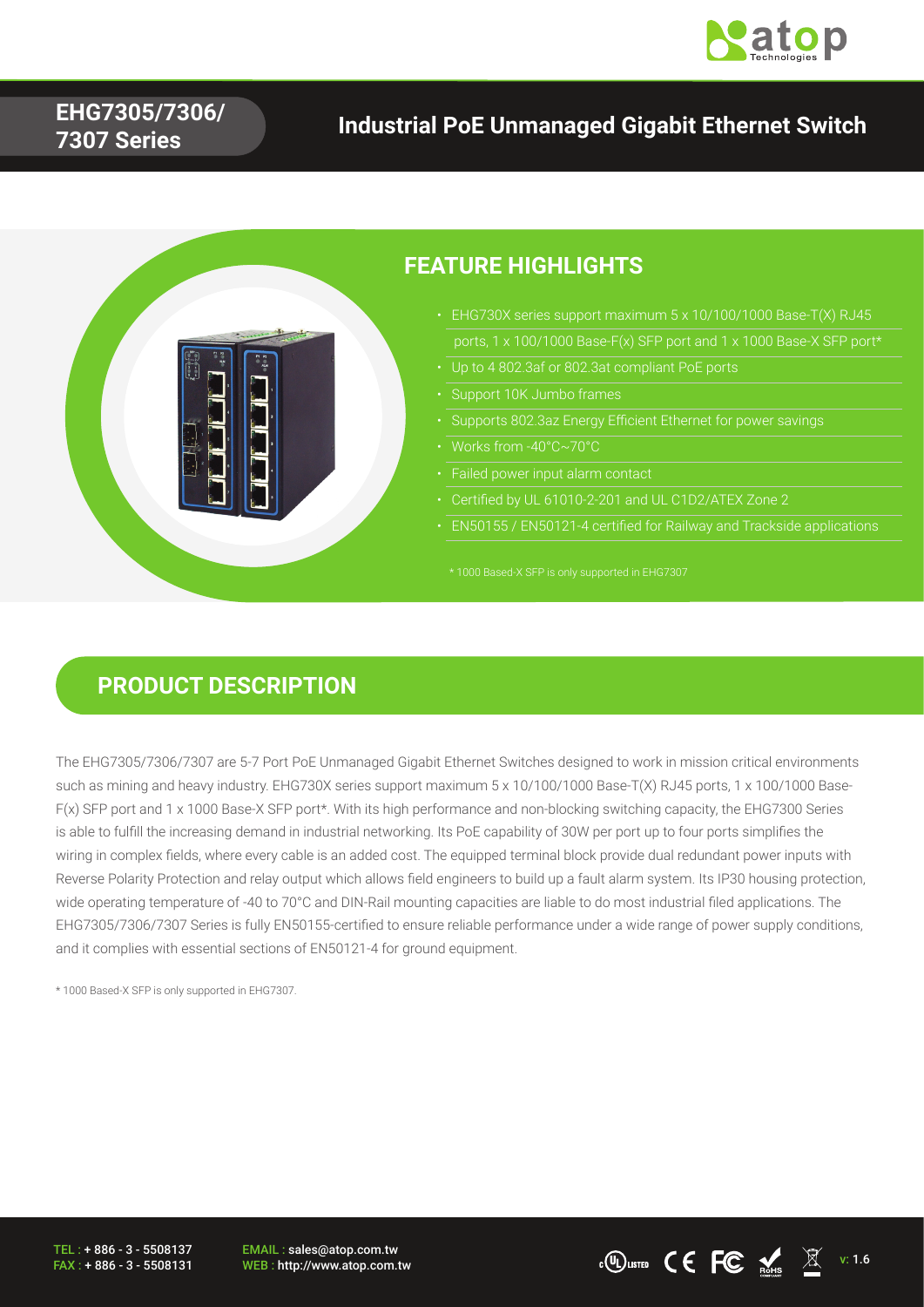

## **SPECIFICATIONS**

| <b>Technical Specifications</b>      |                                                                                                                                                                                                                                                                                                                                   |                                                          |                      |                       |                           |                       |
|--------------------------------------|-----------------------------------------------------------------------------------------------------------------------------------------------------------------------------------------------------------------------------------------------------------------------------------------------------------------------------------|----------------------------------------------------------|----------------------|-----------------------|---------------------------|-----------------------|
| Model Name                           | EHG7305                                                                                                                                                                                                                                                                                                                           | EHG7305-<br>4P <sub>o</sub> E                            | EHG7306<br>$-1$ SFP  | EHG7306-<br>4PoE-1SFP | <b>EHG7307</b><br>$-2SFP$ | EHG7307-<br>4PoE-2SFP |
| <b>Switch Properties</b>             |                                                                                                                                                                                                                                                                                                                                   |                                                          |                      |                       |                           |                       |
| Processing Scheme                    | Store-and-Forward                                                                                                                                                                                                                                                                                                                 |                                                          |                      |                       |                           |                       |
| <b>MAC Address Table</b>             | 8096                                                                                                                                                                                                                                                                                                                              |                                                          |                      |                       |                           |                       |
| Jumbo Frame                          | 10K Bytes                                                                                                                                                                                                                                                                                                                         |                                                          |                      |                       |                           |                       |
| Packet Buffer                        | 1 Mbits                                                                                                                                                                                                                                                                                                                           |                                                          |                      |                       |                           |                       |
| <b>Ethernet</b>                      |                                                                                                                                                                                                                                                                                                                                   |                                                          |                      |                       |                           |                       |
| Compliance                           | IEEE802.3 for 10BASE-T<br>IEEE802.3u for 100BASE-T(X) and 100BASE-FX<br>IEEE 802.3ab for 1000BASE-T<br>IEEE 802.3z for 1000BASE-X<br>IEEE 802.1Q for VLAN Tagging<br>IEEE 802.1p for Class of Service<br>IEEE 802.3x Flow Control<br>IEEE 802.3af / 802.3at for Power-over-Ethernet<br>IEEE 802.3az for Energy Efficient Ethernet |                                                          |                      |                       |                           |                       |
| Flow Control                         |                                                                                                                                                                                                                                                                                                                                   | Back pressure and pause frame-based flow control schemes |                      |                       |                           |                       |
| LLDP                                 | Forwarding                                                                                                                                                                                                                                                                                                                        |                                                          |                      |                       |                           |                       |
| Transmission Rate for RJ45           | 5 x 10/100/1000 Mbps                                                                                                                                                                                                                                                                                                              |                                                          |                      |                       |                           |                       |
| Transmission Rate for SFP            | EHG7306 1 x 100/1000 Mbps; EHG7307 SFP1: 1000Mbps / SFP2: 100/1000 Mbps                                                                                                                                                                                                                                                           |                                                          |                      |                       |                           |                       |
| Auto MDI/MDI-X                       | Yes                                                                                                                                                                                                                                                                                                                               |                                                          |                      |                       |                           |                       |
| <b>Power</b>                         |                                                                                                                                                                                                                                                                                                                                   |                                                          |                      |                       |                           |                       |
| Input Voltage                        |                                                                                                                                                                                                                                                                                                                                   | 12-52 VDC*                                               |                      |                       |                           |                       |
| Input Current (System)               | $0.5A \text{ @ } 12 \text{ V}$<br>$0.6A \t@ 12V$                                                                                                                                                                                                                                                                                  |                                                          |                      |                       |                           |                       |
| Max. Power Consumption<br>(System)   | 6W                                                                                                                                                                                                                                                                                                                                |                                                          |                      | 7.2 W                 |                           |                       |
| Input Current (with PoE)             | $\overline{a}$                                                                                                                                                                                                                                                                                                                    | 2.6A @ 51 V                                              | $\overline{a}$       | 2.6A @ 51 V           | $\overline{a}$            | 2.6A @ 51 V           |
| Max. Power Consumption<br>(with PoE) |                                                                                                                                                                                                                                                                                                                                   | 130 W                                                    |                      | 130W                  |                           | 130W                  |
| Relay Output                         | 24 V / 0.5A                                                                                                                                                                                                                                                                                                                       |                                                          |                      |                       |                           |                       |
| Connector                            | <b>Terminal Block</b>                                                                                                                                                                                                                                                                                                             |                                                          |                      |                       |                           |                       |
| <b>LED</b>                           |                                                                                                                                                                                                                                                                                                                                   |                                                          |                      |                       |                           |                       |
| Indicators                           | PWR1, PWR2, Alarm, RJ45 Act/Link, SFP Link, PoE                                                                                                                                                                                                                                                                                   |                                                          |                      |                       |                           |                       |
| <b>Physical Characteristics</b>      |                                                                                                                                                                                                                                                                                                                                   |                                                          |                      |                       |                           |                       |
| Housing                              | IP30 protection according to EN 60529                                                                                                                                                                                                                                                                                             |                                                          |                      |                       |                           |                       |
| Material                             | <b>SECC</b><br>Aluminum                                                                                                                                                                                                                                                                                                           |                                                          |                      |                       |                           |                       |
| Dimension ( $W \times H \times D$ )  | 32 x 90 x 110 mm                                                                                                                                                                                                                                                                                                                  |                                                          | 45.3 x 89.6 x 110 mm |                       |                           |                       |
| Weight                               | 420g                                                                                                                                                                                                                                                                                                                              |                                                          | 350g                 |                       |                           |                       |
| Installation                         | DIN-rail or wall-mount (optional)                                                                                                                                                                                                                                                                                                 |                                                          |                      |                       |                           |                       |
| <b>Environmental Limits</b>          |                                                                                                                                                                                                                                                                                                                                   |                                                          |                      |                       |                           |                       |
| <b>Operating Temperature</b>         | $-40^{\circ}$ C $\sim$ 70°C (-40°F $\sim$ 158°F)                                                                                                                                                                                                                                                                                  |                                                          |                      |                       |                           |                       |
| Storage Temperature                  | $-40^{\circ}$ C $\sim$ 85°C (-40°F $\sim$ 185°F)                                                                                                                                                                                                                                                                                  |                                                          |                      |                       |                           |                       |
| Ambient Relative Humidity            |                                                                                                                                                                                                                                                                                                                                   | 5%~95%, 55°C (Non-condensing)                            |                      |                       |                           |                       |

\*802.3af PoE output starts from 43 VDC input and 802.3at output starts from 51 VDC input.

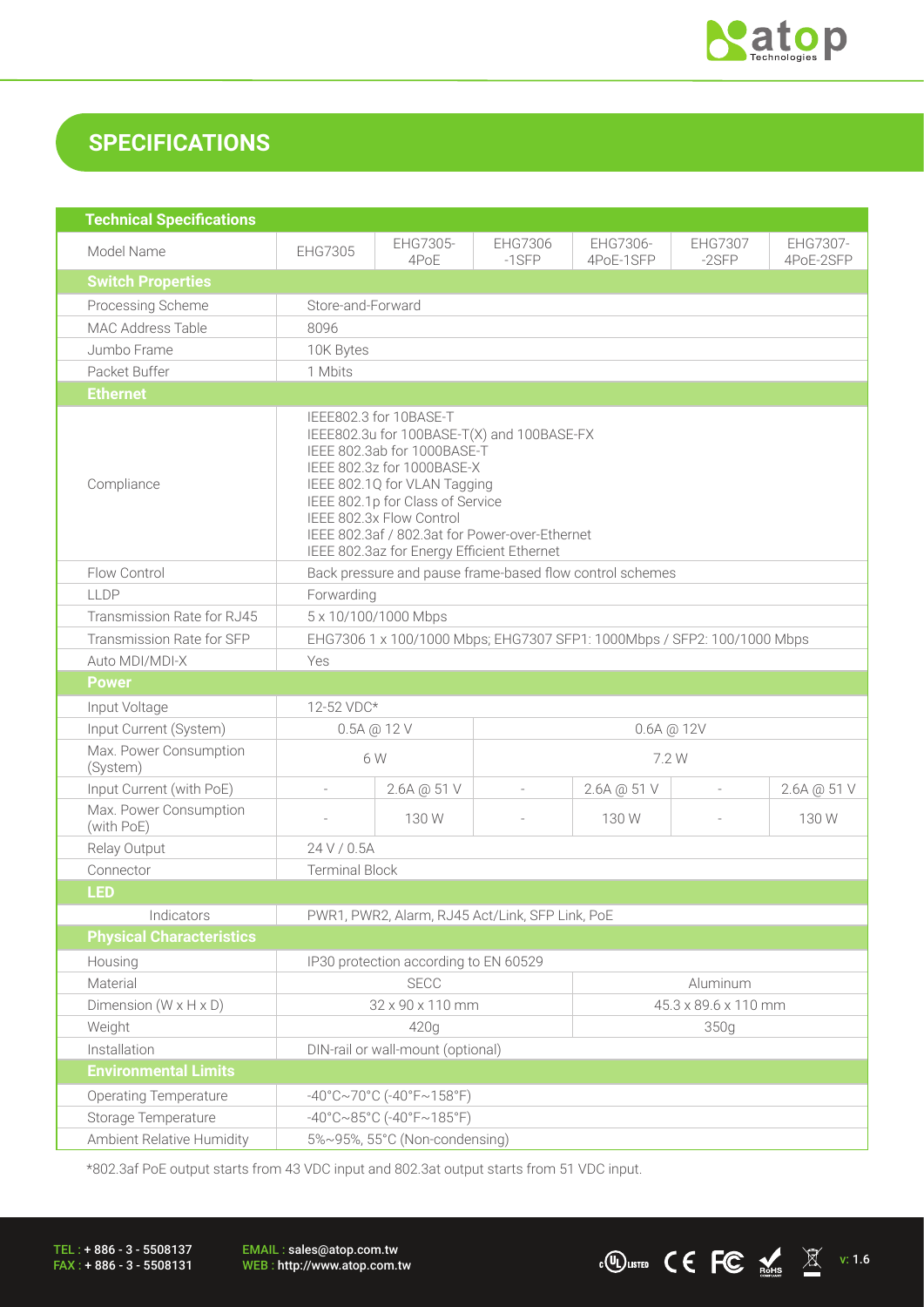

 $\cdot$  (U) usted  $\mathsf{CC}$   $\mathsf{FC}$   $\mathsf{M}$   $\mathbb{X}$  v: 1.6

# **REGULATORY APPROVALS**

| <b>Regulatory Approvals</b> |                                                               |                                                                                        |                                                                                               |                                                                                                               |                       |  |
|-----------------------------|---------------------------------------------------------------|----------------------------------------------------------------------------------------|-----------------------------------------------------------------------------------------------|---------------------------------------------------------------------------------------------------------------|-----------------------|--|
| Safety                      | UL 61010-1, IEC 61010-1, IEC 61010-2-201, UL C1D2/ATEX Zone 2 |                                                                                        |                                                                                               |                                                                                                               |                       |  |
| <b>EMC</b>                  |                                                               | EN 55032<br>EN 61000-6-4<br>EN 55024<br>EN 61000-6-2<br>FCC Part15 Subpart B (Class A) |                                                                                               |                                                                                                               |                       |  |
| Rall Traffic                |                                                               | EN50155 / EN50121-1/ EN50121-3-2/ EN50121-4                                            |                                                                                               |                                                                                                               |                       |  |
| <b>Test</b>                 |                                                               |                                                                                        | <b>Item</b>                                                                                   | <b>Value</b>                                                                                                  | <b>Level</b>          |  |
| IEC 61000-4-2               |                                                               | <b>ESD</b>                                                                             | Contact Discharge<br>Air Discharge                                                            | ±8KV<br>±15KV                                                                                                 | 4<br>4                |  |
| IEC 61000-4-3               |                                                               | <b>RS</b>                                                                              | 80-1000MHz<br>1.4-2.0GHz<br>2.0-2.7GHz                                                        | 10(V/m)<br>3(V/m)<br>1(V/m)                                                                                   | 3                     |  |
| IEC 61000-4-4               |                                                               | <b>EFT</b>                                                                             | <b>AC Power Port</b><br>DC Power Port<br>Signal Port                                          | $±2.0$ KV<br>$±2.0$ KV<br>$±2.0$ KV                                                                           | 3<br>3<br>4           |  |
| IEC 61000-4-5               |                                                               | Surge                                                                                  | <b>AC Power Port</b><br><b>AC Power Port</b><br>DC Power Port<br>DC Power Port<br>Signal Port | Line-to Line±1.0KV<br>Line-to Earth±2.0KV<br>Line-to Line±1.0KV<br>Line-to Earth±2.0KV<br>Line-to Earth±2.0KV | 3<br>3<br>3<br>3<br>3 |  |
| IEC 61000-4-6               |                                                               | CS                                                                                     | Conducted                                                                                     | 10 Vrms                                                                                                       | 3                     |  |
| IEC 61000-4-8               |                                                               | PFMF                                                                                   | Enclosure                                                                                     | 30 A/m                                                                                                        | 4                     |  |
|                             | IEC 61000-4-11<br><b>AC Power Port</b><br>DIP                 |                                                                                        |                                                                                               |                                                                                                               |                       |  |
| Shock                       |                                                               | MIL-STD-810F Method 516.5                                                              |                                                                                               |                                                                                                               |                       |  |
| Drop                        |                                                               | MIL-STD-810F Method 516.5                                                              |                                                                                               |                                                                                                               |                       |  |
| Vibration                   |                                                               | MIL-STD-810F Method 514.5 C-1 & C-2                                                    |                                                                                               |                                                                                                               |                       |  |
| High Altitude               |                                                               | Certified for 4000m altitude according to IEC 60068-2-13                               |                                                                                               |                                                                                                               |                       |  |
| RoHS                        |                                                               | <b>YES</b>                                                                             |                                                                                               |                                                                                                               |                       |  |
| <b>MTBF</b>                 |                                                               | <b>TBD</b>                                                                             |                                                                                               |                                                                                                               |                       |  |
| Warranty                    |                                                               | 5 years                                                                                |                                                                                               |                                                                                                               |                       |  |